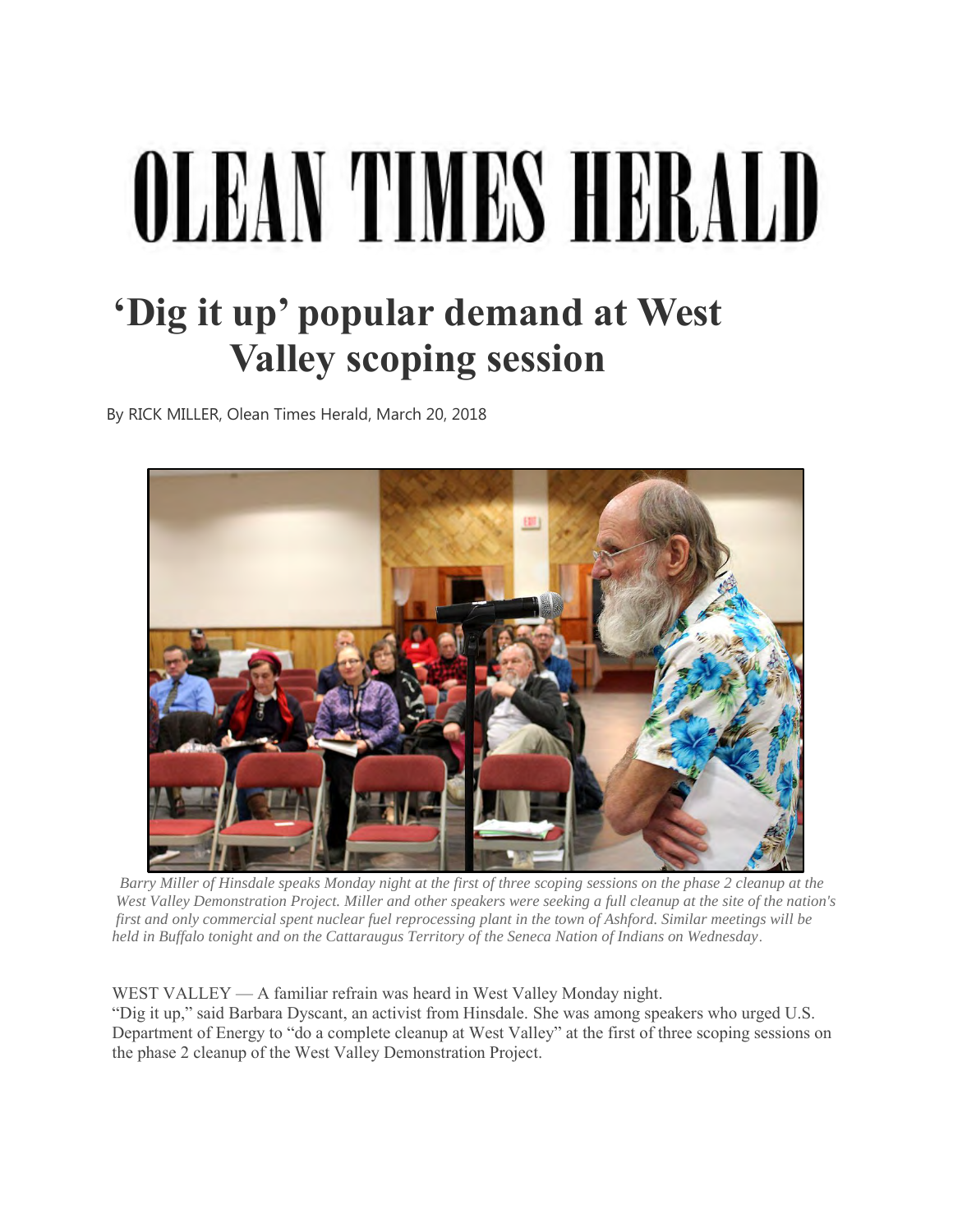Many attendees asked for all radioactive and hazardous waste at the site be exhumed and contained in above ground retrievable storage until an off-site disposal area is available.

Dyscant said the radioactive waste "poses a deadly threat to Western New York. There is no safe level of low-level exposure," she added. If the waste is not removed, it will erode into local creeks and into Cattaraugus Creek which empties into Lake Erie.

According to the DOE's Feb. 23 notice in the Federal Register, alternatives being considering for the site are:

• Sitewide close-in-place, which would rely on engineered barriers to prevent erosion from impacting buried wastes including the tank farm and state and federally licensed low-level disposal sites.

• Sitewide removal alternative, which would remove all facilities, contaminated soil and groundwater to allow unrestricted release of the property.

• Hybrid alternatives that would provide for complete or partial removal of some facilities while leaving other facilities under close-in-place protocols.

Officials said a fourth alternative of no action was not under consideration.

These are the first steps the U.S. Department of Energy and the New York State Energy Research and Development Authority (NYSERDA) are undertaking for the Supplemental Environmental Impact Statement (SEIS) which was "phased decision-making." That alternative from the 2010 Final Environmental Impact Statement put off the more difficult decision of how much of a cleanup would be done at the 3,100-acre site.

It was operated from 1966 to 1972 when Nuclear Fuel Services extracted plutonium and uranium from spent nuclear fuel rods. Some of the material was defense related. NYSERDA claims for that reason that the DOE should store the materials off site.

There are 56 concrete casks at the site containing 275 stainless steel canisters of solidified high-level radioactive material encased in glass. That is all that remains of what was once 600,000 gallons of highlevel radioactive liquid waste.

The scoping process involving the Phase 2 SEIS involves public comment through April 23. Those who cannot attend one of the scoping sessions can fill out a comment on the project website at [www.SEISWestValleySite.com.](http://www.seiswestvalleysite.com/)

Comments can also be emailed to [SEISWestValleySite@emcbc.doe.gov.](mailto:SEISWestValleySite@emcbc.doe.gov) The draft SEIS is not expected to be completed and ready for public comment until late 2020. It will contain a preferred alternative agreed upon by the DOE and NYSERDA. There will be a six-month comment period at that time.

Speakers at Monday's scoping session pointed out that comments are being sought before studies have been completed.

One study is called probabilistic performance assessment which deals with long-term impacts at the site that could release radioactivity into the air or water. That study is not complete.